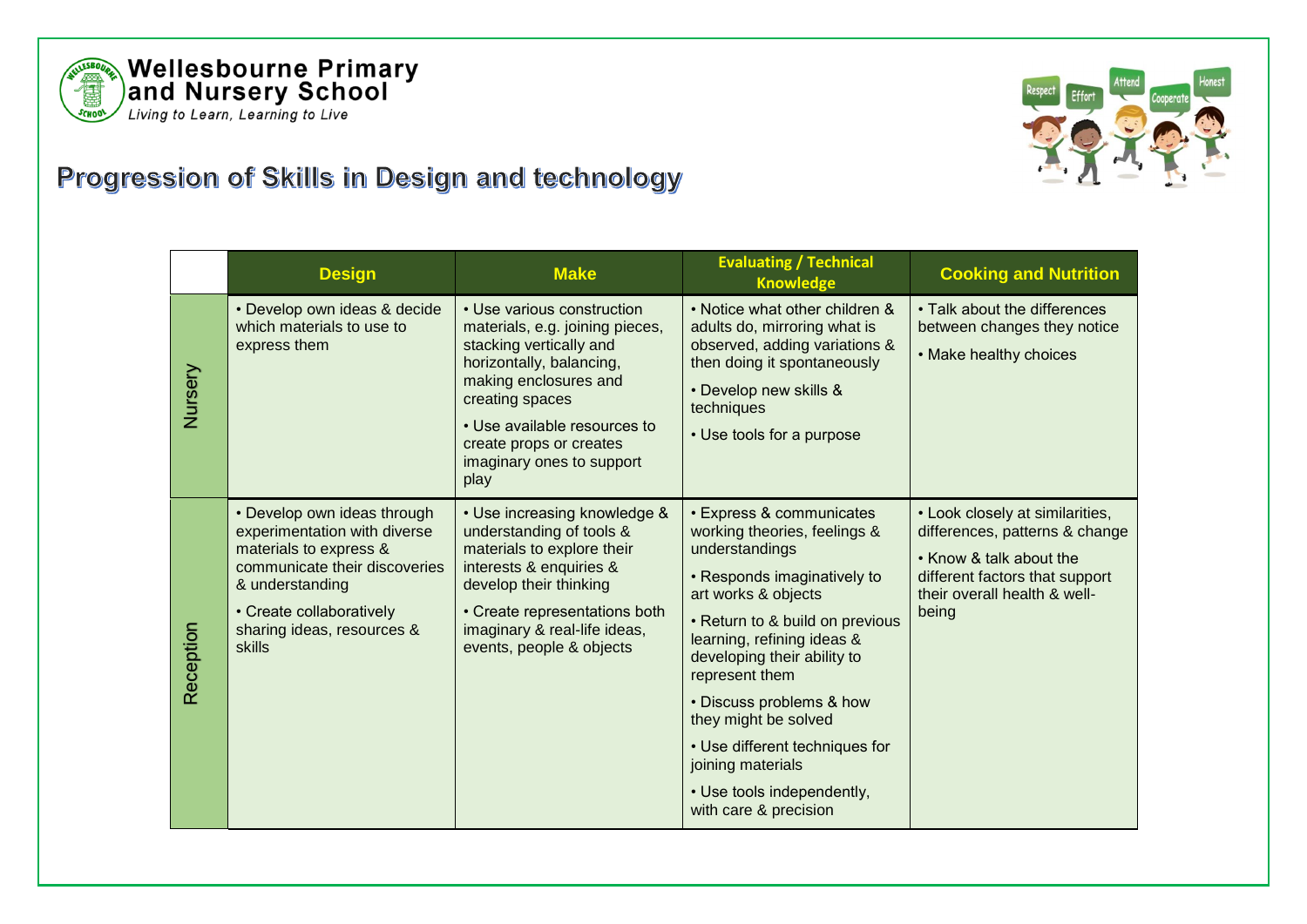| Year | Pupils will draw in their own<br>experience to help generate<br>ideas.<br>Pupils will suggest ideas and<br>explain what they are going<br>to do.<br>Pupils will identify a target<br>group for what they are going<br>to design and make.<br>Pupils will model their ideas<br>in card and paper.<br>Pupils will develop their<br>design ideas applying findings<br>from their earlier research. | Pupils will make their design<br>using appropriate techniques.<br>Pupils will, with help, to<br>measure, mark out, cut and<br>shape a range of materials.<br>Pupils will use tools e.g.<br>scissors and a hole punch<br>safely.<br>Pupils will assemble, join and<br>combine materials and<br>components together using a<br>variety of temporary<br>methods e.g. glues or<br>masking tape.<br>Pupils will select and use<br>appropriately fruit and<br>vegetables, processes and<br>tools.<br>Pupils will use simple<br>finishing techniques to<br>improve the appearance of<br>their product. | Pupils will evaluate their<br>product by discussing how<br>well it works in relation to<br>purpose.<br>Pupils will evaluate their<br>products as they are<br>developed, identifying<br>strengths and possible<br>changes they might make.<br>Pupils will evaluate their<br>product by asking questions<br>about what they have made<br>and how they have gone<br>about it. | Pupils will begin to<br>understand that all food<br>comes from plants and<br>animals.<br>Pupils will know how to name<br>and sort foods into five food<br>groups in the Eatwell Plate.<br>Pupils will know basic food<br>handling, hygienic practices<br>and personal hygiene. |
|------|-------------------------------------------------------------------------------------------------------------------------------------------------------------------------------------------------------------------------------------------------------------------------------------------------------------------------------------------------------------------------------------------------|-------------------------------------------------------------------------------------------------------------------------------------------------------------------------------------------------------------------------------------------------------------------------------------------------------------------------------------------------------------------------------------------------------------------------------------------------------------------------------------------------------------------------------------------------------------------------------------------------|----------------------------------------------------------------------------------------------------------------------------------------------------------------------------------------------------------------------------------------------------------------------------------------------------------------------------------------------------------------------------|--------------------------------------------------------------------------------------------------------------------------------------------------------------------------------------------------------------------------------------------------------------------------------|
|------|-------------------------------------------------------------------------------------------------------------------------------------------------------------------------------------------------------------------------------------------------------------------------------------------------------------------------------------------------------------------------------------------------|-------------------------------------------------------------------------------------------------------------------------------------------------------------------------------------------------------------------------------------------------------------------------------------------------------------------------------------------------------------------------------------------------------------------------------------------------------------------------------------------------------------------------------------------------------------------------------------------------|----------------------------------------------------------------------------------------------------------------------------------------------------------------------------------------------------------------------------------------------------------------------------------------------------------------------------------------------------------------------------|--------------------------------------------------------------------------------------------------------------------------------------------------------------------------------------------------------------------------------------------------------------------------------|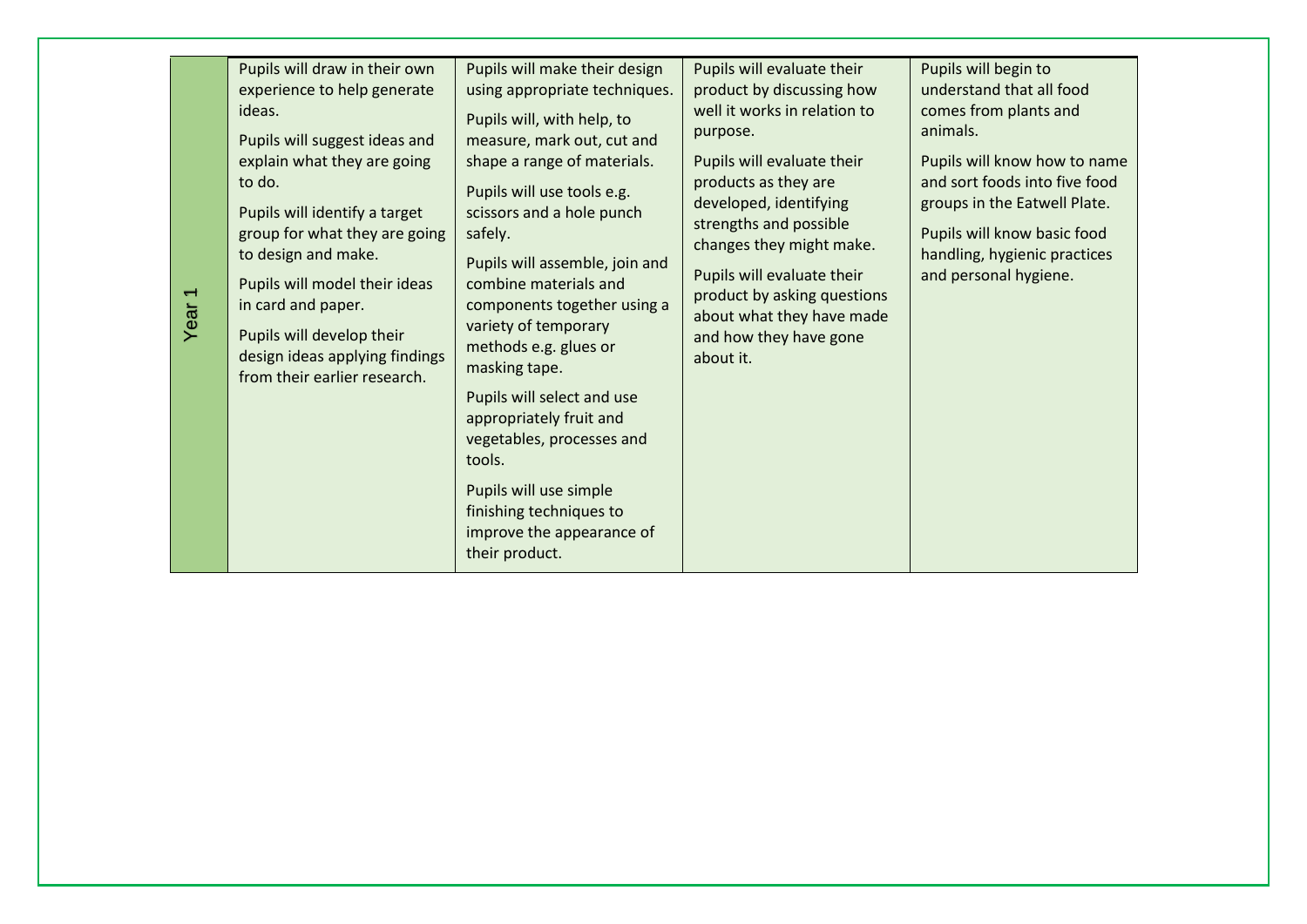| $\sim$<br>Year | Pupils will generate ideas by<br>drawing on their own and<br>other people's experiences.<br>Pupils will develop their<br>design ideas through<br>discussion, observation,<br>drawing and modelling.<br>Pupils will identify a purpose<br>for what they intend to design<br>and make.<br>Pupils will identify simple<br>design criteria to make simple<br>drawings and label parts. | Pupils will begin to select<br>tools and materials; use vocab<br>to name and describe them.<br>Pupils will measure, cut and<br>score with some accuracy.<br>Pupils will use hand tools<br>safely and appropriately.<br>Pupils will assemble, join and<br>combine materials in order to<br>make a product.<br>Pupils will cut, shape and join<br>fabric to make a simple<br>garment. Use basic sewing<br>techniques.<br>Pupils will choose and use<br>appropriate finishing<br>techniques. | Pupils will evaluate against<br>their design criteria.<br>Pupils will evaluate their<br>products as they are<br>developed, identify strengths<br>and possible changes they<br>might make.<br>Pupils will talk about their<br>ideas saying what they like<br>and dislike about them. | Pupils will begin to identify<br>where food groups come<br>from (animals or plants).<br>Pupils will know that food has<br>to be farmed, grown<br>elsewhere (e.g. home) or<br>caught.<br>Pupils will know that<br>everyone should eat at least<br>five portions of fruit and<br>vegetables every day.<br>Pupils will know how to<br>prepare simple dishes safely<br>and hygienically, without<br>using a heat source.<br>Pupils will know how to use<br>techniques such as cutting,<br>peeling and grating. |
|----------------|------------------------------------------------------------------------------------------------------------------------------------------------------------------------------------------------------------------------------------------------------------------------------------------------------------------------------------------------------------------------------------|-------------------------------------------------------------------------------------------------------------------------------------------------------------------------------------------------------------------------------------------------------------------------------------------------------------------------------------------------------------------------------------------------------------------------------------------------------------------------------------------|-------------------------------------------------------------------------------------------------------------------------------------------------------------------------------------------------------------------------------------------------------------------------------------|------------------------------------------------------------------------------------------------------------------------------------------------------------------------------------------------------------------------------------------------------------------------------------------------------------------------------------------------------------------------------------------------------------------------------------------------------------------------------------------------------------|
|----------------|------------------------------------------------------------------------------------------------------------------------------------------------------------------------------------------------------------------------------------------------------------------------------------------------------------------------------------------------------------------------------------|-------------------------------------------------------------------------------------------------------------------------------------------------------------------------------------------------------------------------------------------------------------------------------------------------------------------------------------------------------------------------------------------------------------------------------------------------------------------------------------------|-------------------------------------------------------------------------------------------------------------------------------------------------------------------------------------------------------------------------------------------------------------------------------------|------------------------------------------------------------------------------------------------------------------------------------------------------------------------------------------------------------------------------------------------------------------------------------------------------------------------------------------------------------------------------------------------------------------------------------------------------------------------------------------------------------|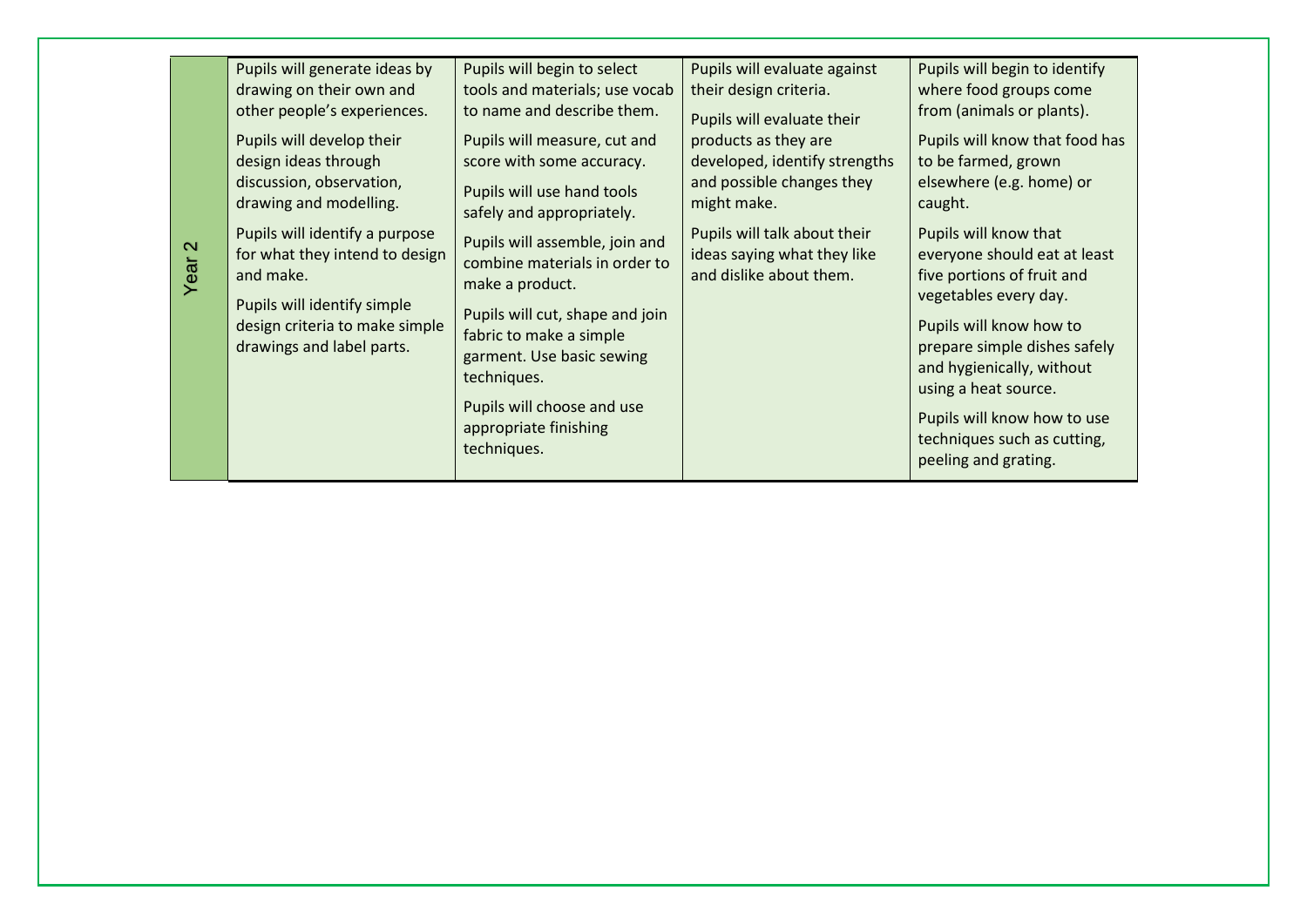| Pupils will generate ideas for<br>an item, considering its<br>purpose and the user/s.<br>Pupils will identify a purpose<br>and establish criteria for a<br>successful product.<br>Pupils will plan the order of<br>their work before starting.<br>Pupils will explore, develop<br>and communicate design<br>proposals by modelling ideas.<br>Year <sub>3</sub><br>Pupils will make drawings<br>with labels when designing. | Pupils will select tools and<br>techniques for making their<br>product.<br>Pupils will measure, mark out,<br>cut, score and assemble<br>components with more<br>accuracy.<br>Pupils will work safely and<br>accurately with a range of<br>simple tools.<br>Pupils will think about their<br>ideas as the make progress<br>and be willing to change if<br>this helps them to improve<br>their work.<br>Pupils will measure, tape or<br>pin, cut and join fabric with<br>some accuracy.<br>Pupils will use finishing<br>techniques to strengthen and<br>improve the appearance of<br>their product using a range of<br>equipment including ICT. | Pupils will evaluate their<br>product against original<br>design criteria, e.g. how well<br>it meets its intended purpose.<br>Pupils will disassemble and<br>evaluate familiar products. | Pupils will demonstrate<br>hygienic food preparation and<br>storage.<br>Pupils will know that a<br>healthy diet is made up from<br>a variety and balance of<br>different food and drink, as<br>depicted in the Eatwell Plate. |
|----------------------------------------------------------------------------------------------------------------------------------------------------------------------------------------------------------------------------------------------------------------------------------------------------------------------------------------------------------------------------------------------------------------------------|-----------------------------------------------------------------------------------------------------------------------------------------------------------------------------------------------------------------------------------------------------------------------------------------------------------------------------------------------------------------------------------------------------------------------------------------------------------------------------------------------------------------------------------------------------------------------------------------------------------------------------------------------|------------------------------------------------------------------------------------------------------------------------------------------------------------------------------------------|-------------------------------------------------------------------------------------------------------------------------------------------------------------------------------------------------------------------------------|
|----------------------------------------------------------------------------------------------------------------------------------------------------------------------------------------------------------------------------------------------------------------------------------------------------------------------------------------------------------------------------------------------------------------------------|-----------------------------------------------------------------------------------------------------------------------------------------------------------------------------------------------------------------------------------------------------------------------------------------------------------------------------------------------------------------------------------------------------------------------------------------------------------------------------------------------------------------------------------------------------------------------------------------------------------------------------------------------|------------------------------------------------------------------------------------------------------------------------------------------------------------------------------------------|-------------------------------------------------------------------------------------------------------------------------------------------------------------------------------------------------------------------------------|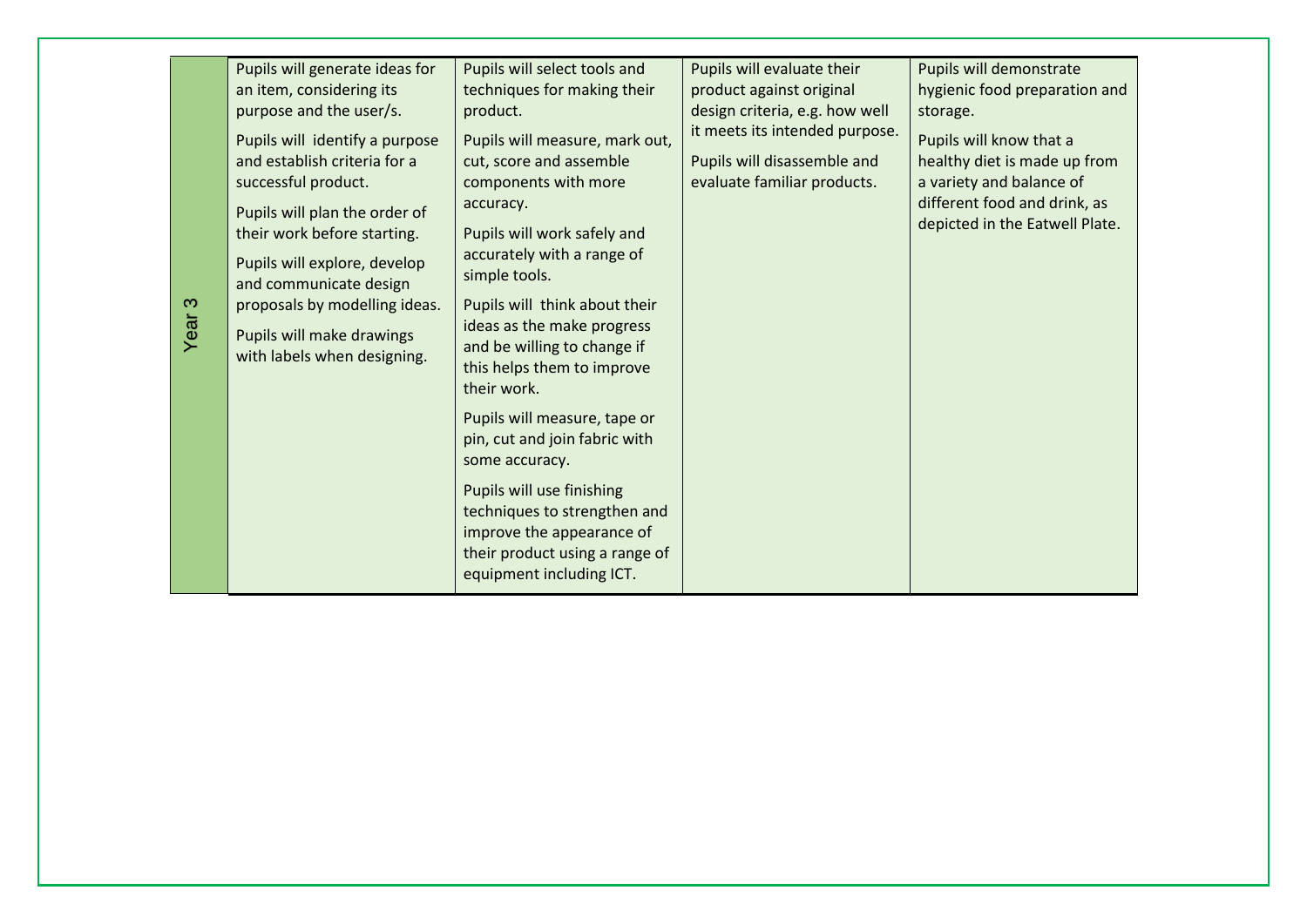| 4<br>Year | Pupils will generate ideas,<br>considering the purposes for<br>which they are designing.<br>Pupils will make labelled<br>drawings from different views<br>showing specific features.<br>Pupils will develop a clear<br>idea of what has to be done,<br>planning how to use<br>materials, equipment and<br>processes, and suggesting<br>alternative methods of<br>making if the first attempt<br>fails.<br>Pupils will evaluate products<br>and identify criteria that can<br>be used for their own designs. | Pupils will select appropriate<br>tools and techniques for<br>making their product.<br>Pupils will measure, mark out,<br>cut and shape a range of<br>materials, using appropriate<br>tools, equipment and<br>techniques.<br>Pupils will join and combine<br>materials and components<br>accurately in temporary and<br>permanent ways.<br>Pupils will sew using a range<br>of different stitches, to weave<br>and knit.<br>Pupils will measure, tape or<br>pin, cut and join fabric with<br>some accuracy.<br>Pupils will use simple<br>graphical communication<br>techniques. | Pupils will evaluate their work<br>both during and at the end of<br>the assignment.<br>Pupils will evaluate their<br>products carrying out<br>appropriate tests.<br>Pupils will know when and<br>where products were<br>designed and made.<br>Pupils will know whether<br>products can be recycled or<br>reused.<br>Pupils will begin to look at<br>inventors and their work. | Pupils will now that to be<br>active and healthy, food and<br>drink are needed to provide<br>energy for the body. |
|-----------|-------------------------------------------------------------------------------------------------------------------------------------------------------------------------------------------------------------------------------------------------------------------------------------------------------------------------------------------------------------------------------------------------------------------------------------------------------------------------------------------------------------|--------------------------------------------------------------------------------------------------------------------------------------------------------------------------------------------------------------------------------------------------------------------------------------------------------------------------------------------------------------------------------------------------------------------------------------------------------------------------------------------------------------------------------------------------------------------------------|-------------------------------------------------------------------------------------------------------------------------------------------------------------------------------------------------------------------------------------------------------------------------------------------------------------------------------------------------------------------------------|-------------------------------------------------------------------------------------------------------------------|
|-----------|-------------------------------------------------------------------------------------------------------------------------------------------------------------------------------------------------------------------------------------------------------------------------------------------------------------------------------------------------------------------------------------------------------------------------------------------------------------------------------------------------------------|--------------------------------------------------------------------------------------------------------------------------------------------------------------------------------------------------------------------------------------------------------------------------------------------------------------------------------------------------------------------------------------------------------------------------------------------------------------------------------------------------------------------------------------------------------------------------------|-------------------------------------------------------------------------------------------------------------------------------------------------------------------------------------------------------------------------------------------------------------------------------------------------------------------------------------------------------------------------------|-------------------------------------------------------------------------------------------------------------------|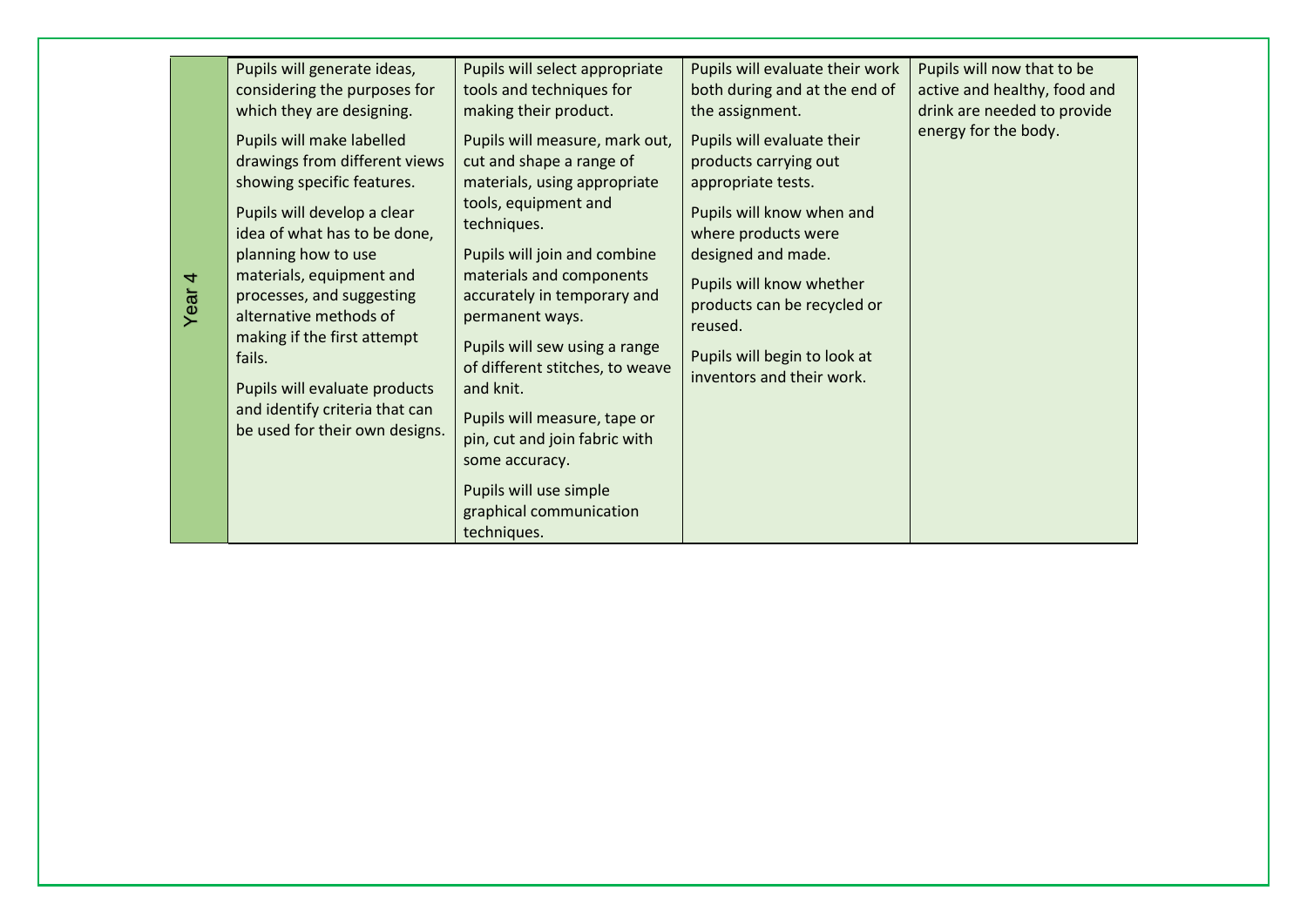| မာ<br>Year | Pupils will generate ideas<br>through brainstorming and<br>identify a purpose for their<br>product.<br>Pupils will draw up a<br>specification for their design.<br>Pupils will develop a clear<br>idea of what has to be done,<br>planning how to use<br>materials, equipment and<br>processes, and suggesting<br>alternative methods of<br>making if the first attempts<br>fail.<br>Pupils will use results of<br>investigations, information<br>sources, including ICT when<br>developing design ideas.<br>Pupils model their ideas using<br>prototype and patter pieces. | Pupils will use a wider range<br>of appropriate material, tools<br>and techniques e.g. kits,<br>textiles, food ingredients,<br>mechanical.<br>Pupils will measure and mark<br>out accurately.<br>Pupils will use skills in using<br>different tools and equipment<br>safely and accurately.<br>Pupils will weigh and measure<br>accurately (time, dry<br>ingredients, liquids).<br>Pupils will cut and join with<br>accuracy to ensure a good-<br>quality finish to the product.<br>Pupils will generate<br>innovative ideas. | To evaluate a product against<br>the original design<br>specification.<br>To evaluate it personally and<br>seek evaluation from others.<br>Investigate how much<br>products cost to make, how<br>sustainable and what impact<br>they have beyond their<br>intended use.<br>Evaluate how learning from<br>science and Mathematics can<br>help design and make<br>products that work. | To apply the rules for basic<br>food hygiene and other safe<br>practices, e.g. hazards relating<br>to the use of ovens.<br>To have a basic understanding<br>of how food is grown, reared<br>or caught in the UK.<br>To know how to prepare and<br>cook a range of<br>predominantly savoury dishes<br>safely and hygienically, where<br>appropriate, the use of a heat<br>source.<br>Use a range of techniques<br>when such as peeling and<br>chopping. |
|------------|-----------------------------------------------------------------------------------------------------------------------------------------------------------------------------------------------------------------------------------------------------------------------------------------------------------------------------------------------------------------------------------------------------------------------------------------------------------------------------------------------------------------------------------------------------------------------------|-------------------------------------------------------------------------------------------------------------------------------------------------------------------------------------------------------------------------------------------------------------------------------------------------------------------------------------------------------------------------------------------------------------------------------------------------------------------------------------------------------------------------------|-------------------------------------------------------------------------------------------------------------------------------------------------------------------------------------------------------------------------------------------------------------------------------------------------------------------------------------------------------------------------------------|--------------------------------------------------------------------------------------------------------------------------------------------------------------------------------------------------------------------------------------------------------------------------------------------------------------------------------------------------------------------------------------------------------------------------------------------------------|
|------------|-----------------------------------------------------------------------------------------------------------------------------------------------------------------------------------------------------------------------------------------------------------------------------------------------------------------------------------------------------------------------------------------------------------------------------------------------------------------------------------------------------------------------------------------------------------------------------|-------------------------------------------------------------------------------------------------------------------------------------------------------------------------------------------------------------------------------------------------------------------------------------------------------------------------------------------------------------------------------------------------------------------------------------------------------------------------------------------------------------------------------|-------------------------------------------------------------------------------------------------------------------------------------------------------------------------------------------------------------------------------------------------------------------------------------------------------------------------------------------------------------------------------------|--------------------------------------------------------------------------------------------------------------------------------------------------------------------------------------------------------------------------------------------------------------------------------------------------------------------------------------------------------------------------------------------------------------------------------------------------------|